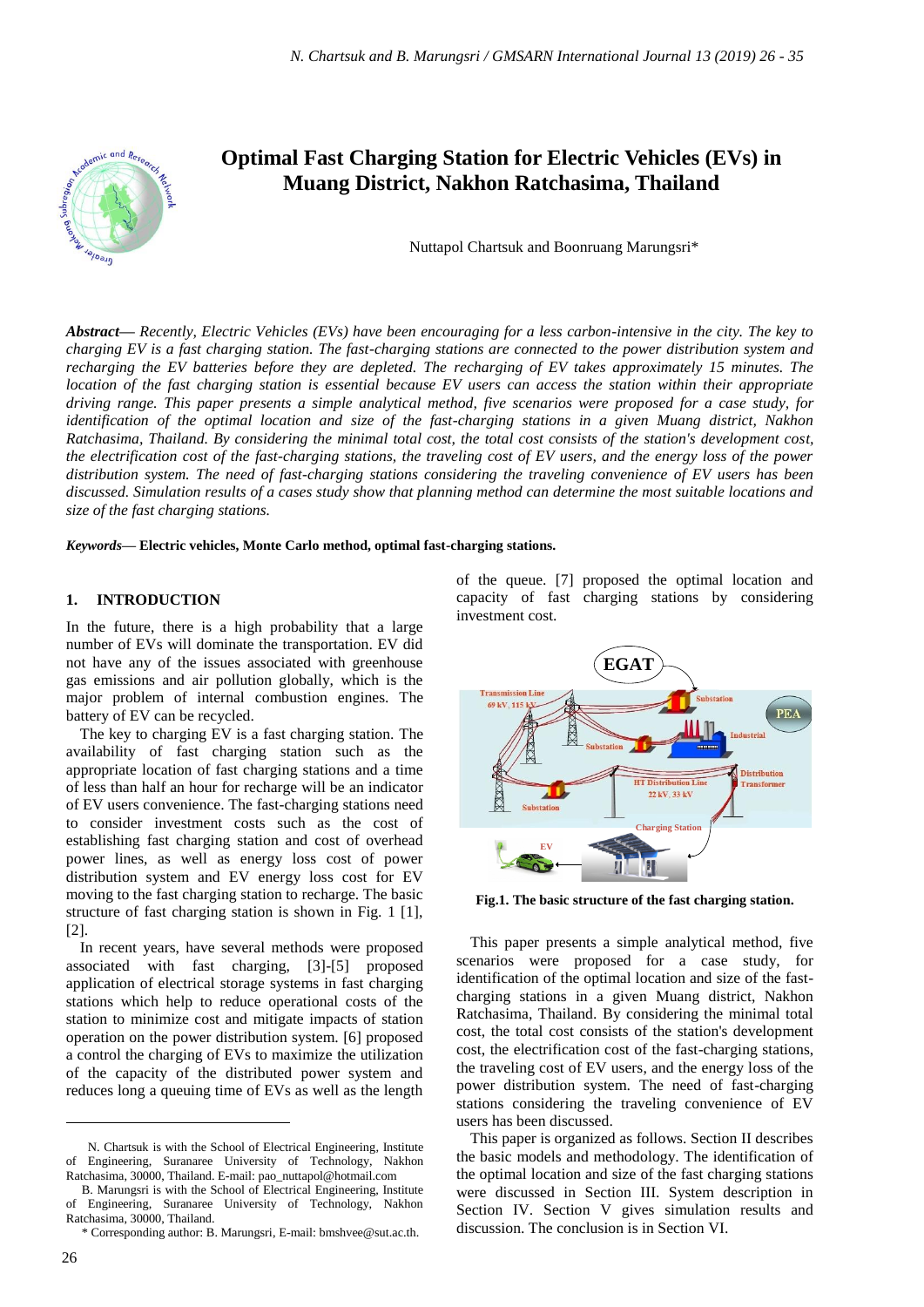# **2. THE BASIC MODELS AND METHODOLOGY**

# *Optimal Load Design of Charging Demand*

The confidence interval is a range of values calculated by statistical methods with a probability defined in advance. The confidence interval is used for optimal load design of charging demand in this paper. The confidence level of 95% is usually selected, critical value (*z*) equal to 1.96 [8]. The size of the confidence interval depends on the average and the standard deviation of the study groups. The study groups in this paper are the model of EVs in 2015 to 2017, a model of EV has a size of battery given by the manufacturers in which the capacity of battery demonstrates an amount of km of each model [9]. Assumed that EV needs to charge when the state of charge (SOC) of EV battery is 25% of SOC. Therefore, the energy demand for EVs is between 7.92 kWh and 39.6 kWh (recharge EVs up to 80% of SOC) as illustrated in Table 1.

The average: 
$$
\overline{X} = \frac{1}{n} \sum_{i=1}^{n} X_i
$$
 (1)

The variance: 
$$
s^2 = \frac{1}{n-1} \sum_{i=1}^{n} (X_i - \overline{X})^2
$$
 (2)

where  $X_i$  is the energy demand of the EV model *(i)*. *n* is a number of EV models.

The confidence interval of the study groups can be calculated by [8],

Confidence Interval = 
$$
\bar{x} \pm (z \frac{s}{\sqrt{n}})
$$
 (3)

From equation (3), the confidence interval is a range of the energy demand of EVs. The total distance of EV after recharge can be calculated by,

$$
T_{Dist} = (E_{DC} \times EVC) + D_{SOC25\%}
$$
 (4)

where  $E_{DC}$  is the energy demand of EV in kWh. *EVC* is the energy consumption of EV in km/kWh.  $D_{SOC25\%}$  is the distance of EV can travel with SOC equal to 25% in km*.*

#### *The Fast Charging Model*

The fast charging model of EV has used a battery based on a battery charging characteristic. The typical Li-ion battery charging characteristics is shown in Fig. 2 [10].

From Fig. 2, demonstrate that the interval  $0 - T_I$  is constant current charging and charging float voltage increases and the interval  $T_1 - T_2$  are constant voltage charging and charging float current decreases. The approximate models of battery charging in the interval *0-*  $T_I$  are,

$$
v(t) = V_n (1 - e^{\frac{-t}{\tau_v}})
$$
 (5)

$$
i(t) = I_n \tag{6}
$$

**Table 1. Model of Commercial EVs [9]**

| Models<br>$(2015 -$<br>2017) | Range<br>[km] | <b>Battery</b><br>[kWh] | Usable<br>battery<br>[kWh] | $\Delta$ load<br>(SOC)<br>$25% -$<br>80%)<br>[kWh] |
|------------------------------|---------------|-------------------------|----------------------------|----------------------------------------------------|
| Mitsbuishi<br>i-MiEV         | 100           | 16                      | 14.4                       | 7.92                                               |
| Smart<br>Electric            | 110           | 17                      | 15.3                       | 8.42                                               |
| Chevy<br>Spark EV            | 130           | 20                      | 18.0                       | 9.90                                               |
| BMW i3                       | 130           | 22                      | 19.8                       | 10.89                                              |
| Ford<br>Focus EV             | 130           | 23                      | 20.7                       | 11.39                                              |
| Fiat 500e                    | 140           | 24                      | 21.6                       | 11.88                                              |
| Leaf 24k<br>Wh               | 130           | 24                      | 21.6                       | 11.88                                              |
| Leaf 30k<br>Wh               | 165           | 30                      | 27.0                       | 14.85                                              |
| Kia Soul<br>EV               | 150           | 30                      | 27.0                       | 14.85                                              |
| Mercedes<br><b>BClassEV</b>  | 170           | 36                      | 32.4                       | 17.82                                              |
| VW eGolf                     | 300           | 37                      | 33.3                       | 18.32                                              |
| Tesla S <sub>60</sub>        | 340           | 60                      | 54.0                       | 29.70                                              |
| Tesla<br>model 3             | 350           | 60                      | 54.0                       | 29.70                                              |
| Tesla<br>modelS80            | 450           | 80                      | 72.0                       | 39.60                                              |



**Fig.2. Typical Li-ion battery charging characteristics [10].**

The approximate models of battery charging in the interval  $T_1$ - $T_2$  are,

*t*

 $\overline{a}$ 

$$
v(t) = V_n \tag{7}
$$

$$
i(t) = I_n e^{\overline{\tau_i}}
$$
 (8)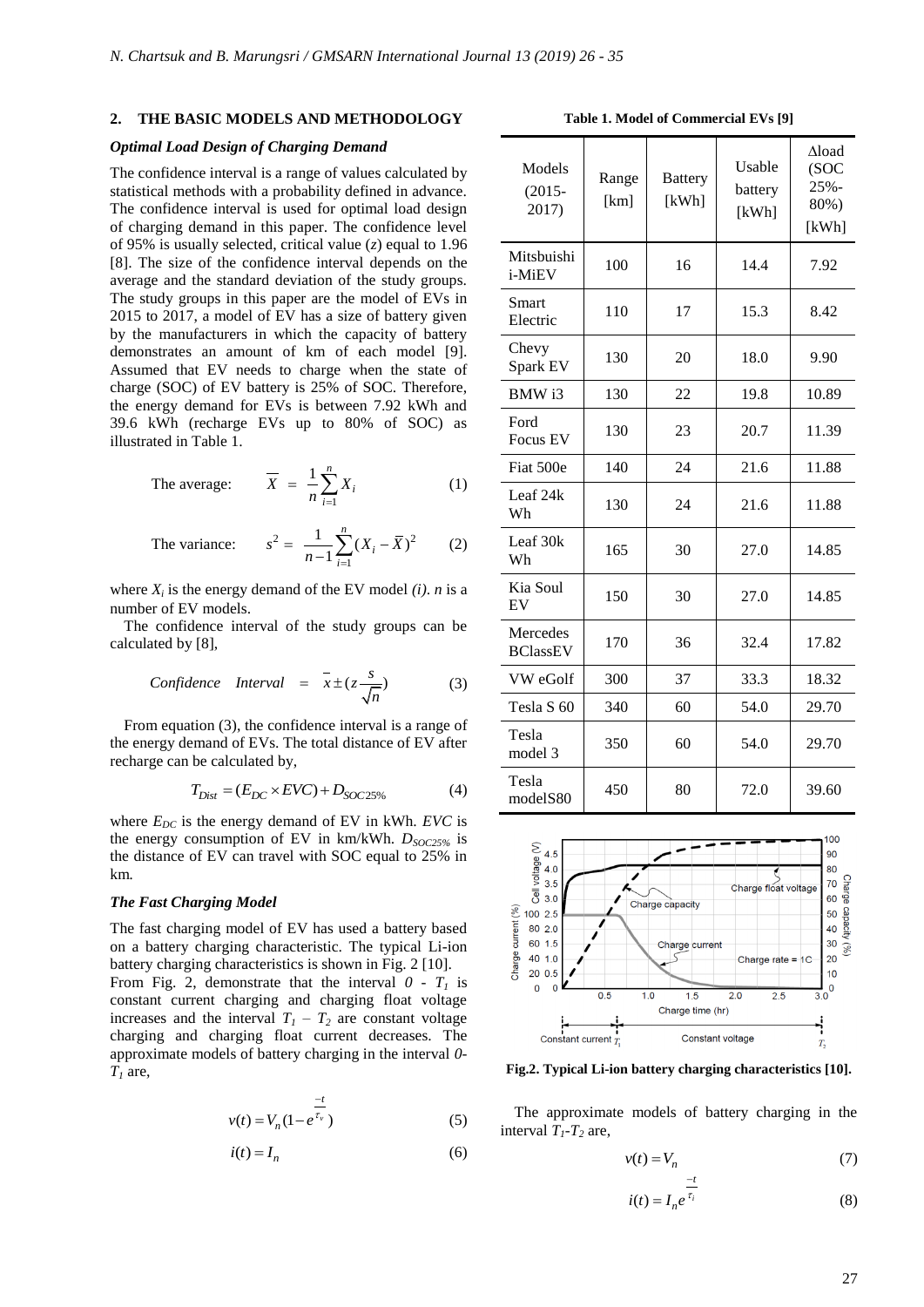where  $V_n$  is the nominal voltage of the EV battery.  $\tau_\nu$  and  $\tau$  are the time constant determined from the charging voltage and charging current curves. The constant current  $I_n$  decreases until the battery reaches the full charging status.

The instantaneous power of the EV battery during the

charging process can be calculated by,  
\n
$$
P(t) = v(t) \cdot i(t) = \begin{cases} V_n I_n (1 - e^{\frac{-t}{\tau_v}}) & ; 0 \le t \le T_1 \\ V_n I_n e^{\frac{-t}{\tau_v}} & ; T_1 < t < T_2 \end{cases}
$$
(9)

The total energy of EV charging is,

$$
W = \int P(t)dt = \int_{T_0}^{T_1} V_n I_n (1 - e^{\frac{-t}{\tau_v}})dt
$$
  
+ 
$$
\int_{T_1}^{T_2} V_n I_n e^{\frac{-t}{\tau_v}} dt = K I_n
$$
 (10)

The nominal value of charging current of EV battery can be calculated by,

$$
I_n = \frac{kWh \times 10^3 \times 3600}{K} \tag{11}
$$

The constant *kWh* is the energy demand of EV in kilowatt-hour.

Design an electrical system by considering the full load current (which the safety factor was defined as 25%) can be calculated by,

$$
I_{fl} = I_n \times 1.25\tag{12}
$$

#### *Monte Carlo Method*

Monte Carlo method simulates problems by using a random number or generate a random number. Monte Carlo method involves following steps [11],

- 1. Determination of the statistical properties or outcome of possible inputs.
- 2. Determination of possible inputs which follow the outcome in step 1.
- 3. Determination of the range of numbers refers to possible outcomes which follow the possible inputs in step 2.
- 4. Generation of random numbers based on possible outcomes.
- 5. Analysing the results statistically.

#### *Station Development Cost*

Station development cost consists of two main components as follow, station equipment cost and land cost. The station equipment cost depends on the station capacity, the rated power charger, and the number of the charger installed in the fast charging station. The land cost depends on the area of each charger, Fig. 3 shows the charging station layout; station requires a  $4.9 \times 2.75$ m<sup>2</sup> area per charger [12]. In this paper, single charger area is assumed as  $25 \text{ m}^2$ , and the land cost of the fast charging station was considered for 5 years rental cost.

The development cost can be calculated as [2], [7],  
\n
$$
DC_i = C_{initial} + (A \times C_{land} \times N_{charge}) + (PC \times C_{charge} \times (N_{charge} - 1))
$$
\n(13)

where *Cinitial* is station fixed cost in \$. *A* is a single charger area in m<sup>2</sup>.  $C_{land}$  is the area rental cost for 5 years in  $\sqrt[6]{m^2}$ . *PC* is the rated power charger in kW.  $C_{charge}$  is the charger development cost in \$/kW. *Ncharger* is number of chargers in the charging station *(i)*.

The station fixed cost (*Cinitial*), is the cost regarding equipment and facilities for an establishing the fast charging station. The area rental cost (*Cland*), highly depends on the prosperity of the land in different locations of the city. The charger development cost (*Ccharger*), highly depends on the rated power of the charger. The capacity of the charging station can be calculated by,

$$
SC_i = PC \times N_{charge} \qquad [kW] \tag{14}
$$



**Fig.3. Charging station layout [12].**

#### *Electrification Cost of Fast Charging Station*

Electrification cost of fast charging station depends on the overhead lines cost. The overhead lines cost depends on the rated current of the overhead lines, the length of overhead lines and the connection technology. In this paper, assumed that the fast charging station was directly connected to the substation via overhead line. Table 2 shows the rated current of overhead line types [13]. Therefore, the application cost of overhead line is the function of cross-section area of the overhead line. Which can be calculated by [2], [7],

$$
AC_i = 8000 + 65.7CS_i \qquad [\$/km] \qquad (15)
$$

where  $CS_i$  is the cross-section area of overhead line conductor in mm<sup>2</sup>.

|  | Table 2. Conductors for Type of Overhead Lines [13] |  |
|--|-----------------------------------------------------|--|
|--|-----------------------------------------------------|--|

| Type<br>name                             | <b>FOX</b> | <b>MINK</b> | <b>DOG</b> | <b>PARTRI</b><br>DGE |
|------------------------------------------|------------|-------------|------------|----------------------|
| Cross<br>section<br>area $\text{(mm}^2)$ | 42.77      | 73.60       | 118.50     | 156.90               |
| Rated<br>current $(A)$                   | 192        | 288         | 380        | 460                  |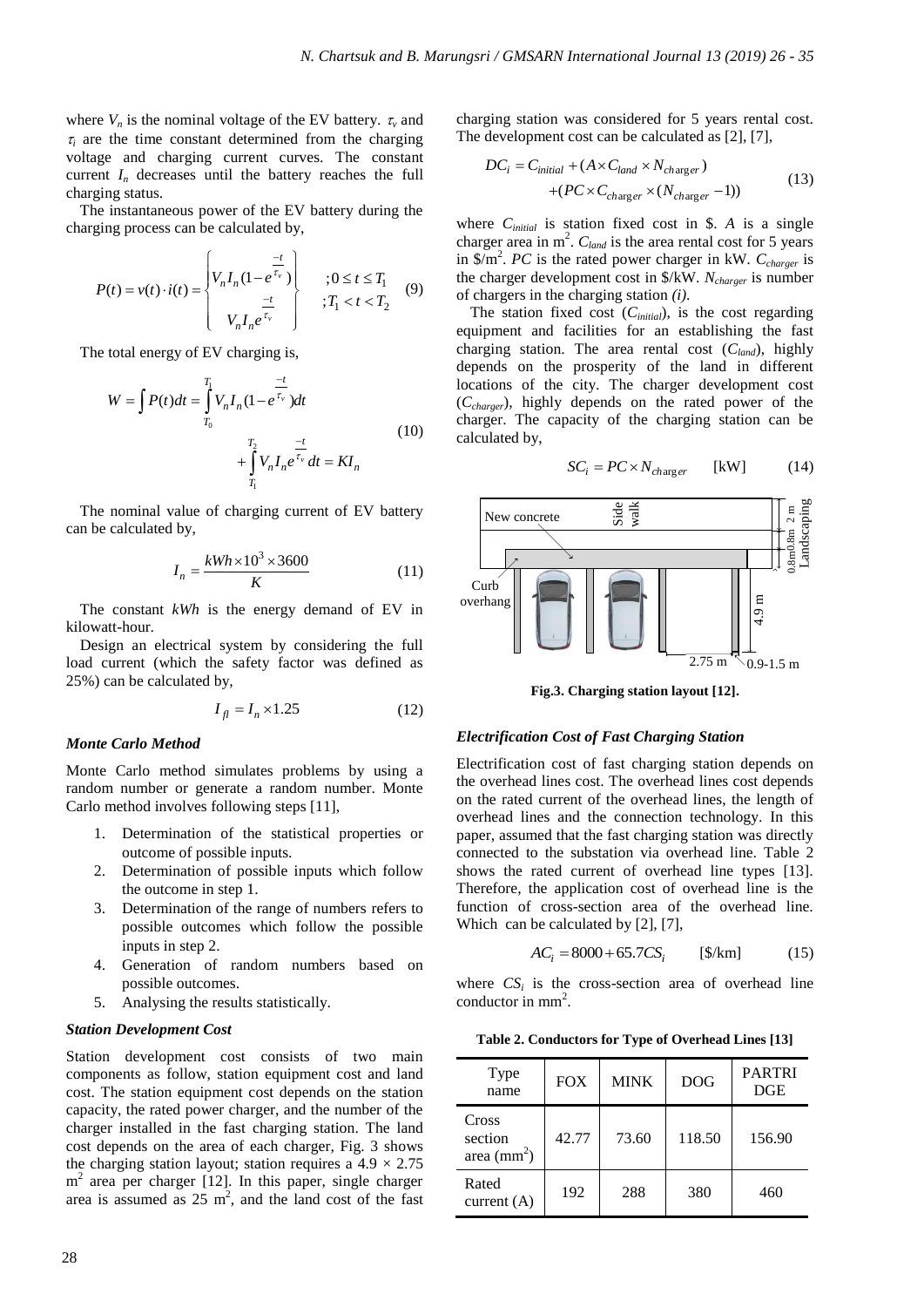And the electrification cost of the fast charging station can be calculated by,

$$
EC_i = AC_i \times L_i \times N_{charge}
$$
 (16)

where  $L_i$  is the length of the overhead line from the fast charging station *(i)* to a substation in km.

# *Loss Cost of EV Users*

Loss cost of EV users depends on the traveling distance of EV to the nearest fast charging station for charging EV battery. The loss cost of EV users can be calculated by,

$$
EVL_j = T_{day} \times EP \times AEVC \times D_j \tag{17}
$$

where *Tday* is a total number of the days in 5 years. *EP* is electricity price in \$/kWh. *AEVC* is the average energy consumption of EVs (models 2015-2017).  $D_j$  is the traveling distance from EV location *(j)* to the nearest fast charging station.

#### *Loss Cost of Power Distribution System*

The fast charging EVs are the load of the power distribution system. The large-sized fast charging can bring an effect on the power distribution system. The effect on the power distribution system may be increased energy loss in the power distribution system. Added power loss in the power distribution system after connecting the fast charging stations with fast charging EVs can be calculated by,

$$
APL_n = TPL_n - GPL \quad \text{[kW]} \tag{18}
$$

where *TPL<sub>n</sub>* is total power loss with fast charging EVs in kW. *GPL* is total power loss without fast charging EV in kW.

The added energy loss depends on the operating hours of the fast charging stations. The operating hours can be calculated by,

$$
H_n = \frac{TEV_n}{TC_n} \times \frac{t}{60} \quad \text{[h]} \quad (19)
$$

where  $TEV_n$  is a total number of EVs recharged on the substation  $(n)$ .  $TC_n$  is a total number of the chargers connected to the substation (*n*). *'t'* is recharge time in min.

 Therefore, the added energy loss can be calculated by,

$$
AEL_n = APL_n \times H_n \qquad [\text{kWh}] \tag{20}
$$

Finally, the added energy loss cost for 5 years of the power distribution system can be calculated by,

$$
ELC_n = AEL_n \times EP \times T_{day}
$$
 (21)

# **3. IDENTIFICATION OF THE OPTIMAL LOCATION AND SIZE OF THE FAST CHARGING STATIONS**

#### *Total cost*

In this paper, five scenarios were proposed for a case

study. These scenarios were described in section 4. The cost depends upon the minimal total cost of the fastcharging stations, EV users, and the power distribution system. The total minimal cost is given in (22) [1], [2], [7].

Min 
$$
C_{total} = \sum_{i=1}^{NC} (DC_i + EC_i) + \sum_{j=1}^{NEV} EVL_j + \sum_{n=1}^{NB} ELC_n
$$
 (22)

where *NC* is a number of fast charging stations were selected. *NEV* is a number of EVs has been assumed to be recharged in a day. *NB* is a number of bus of the power distribution system.

# *Operation constraints*

In this paper, simulated by using calculation on MATLAB R2014a software, so, necessary to assumed that the traveling distance from EV location  $(j)$  to the fast charging station *(i)* and the length of overhead lines could be calculated by,

$$
d_{j,i} = v_{j,i} \times 1.30\tag{23}
$$

$$
l_{i,n} = v_{i,n} \times 1.30
$$
 (24)

where  $v_{i,i}$  is a displacement of the traveling distance from EV location *(j)* to the fast charging station *(i)* in km.  $v_{in}$ is a displacement of the length of overhead lines from the fast charging station *(i)* to the substation *(n)* in km.

The traveling distance from EV location *(j)* to the fast charging station *(i)* is  $d_{j,i}$ , the traveling distance of EV was considered by EV traveling to the nearest fast charging station. The traling distance of EV is expressed by,

$$
D_j = Min(d_{j,i}), j = 1, 2, ..., NEV
$$
 [km] (25)  
,  $i = 1, 2, ..., NC$ 

A number of chargers were installed in a fast charging station depending upon the number of EVs selected to recharge the battery at the fast charging station in a day. In this paper, assumed that the maximum number of chargers installed in the fast charging station is 8 chargers. The range of a number of EVs to indicating the optimal number of chargers was defined in this paper, which can be expressed by,

$$
N_{chargeri} = \begin{cases}\n= 1 & ; 0 < NEV_i \le 10 \\
= 2 & ; 10 < NEV_i \le 20 \\
= 3 & ; 20 < NEV_i \le 30 \\
= 4 & ; 30 < NEV_i \le 40 \\
= 5 & ; 40 < NEV_i \le 50 \\
= 6 & ; 50 < NEV_i \le 60 \\
= 7 & ; 60 < NEV_i \le 70 \\
= 8 & ; NEV_i > 70\n\end{cases} \tag{26}
$$

The length of the overhead line from the fast charging station (*i*) to the substation (*n*) was considered the length from the fast charging station to the nearest substation. The shortest length of the overhead line is expressed by,

$$
L_i = Min(l_{i,n}), i = 1, 2, ..., NC, n = 1, 2, ..., NB
$$
 [km] (27)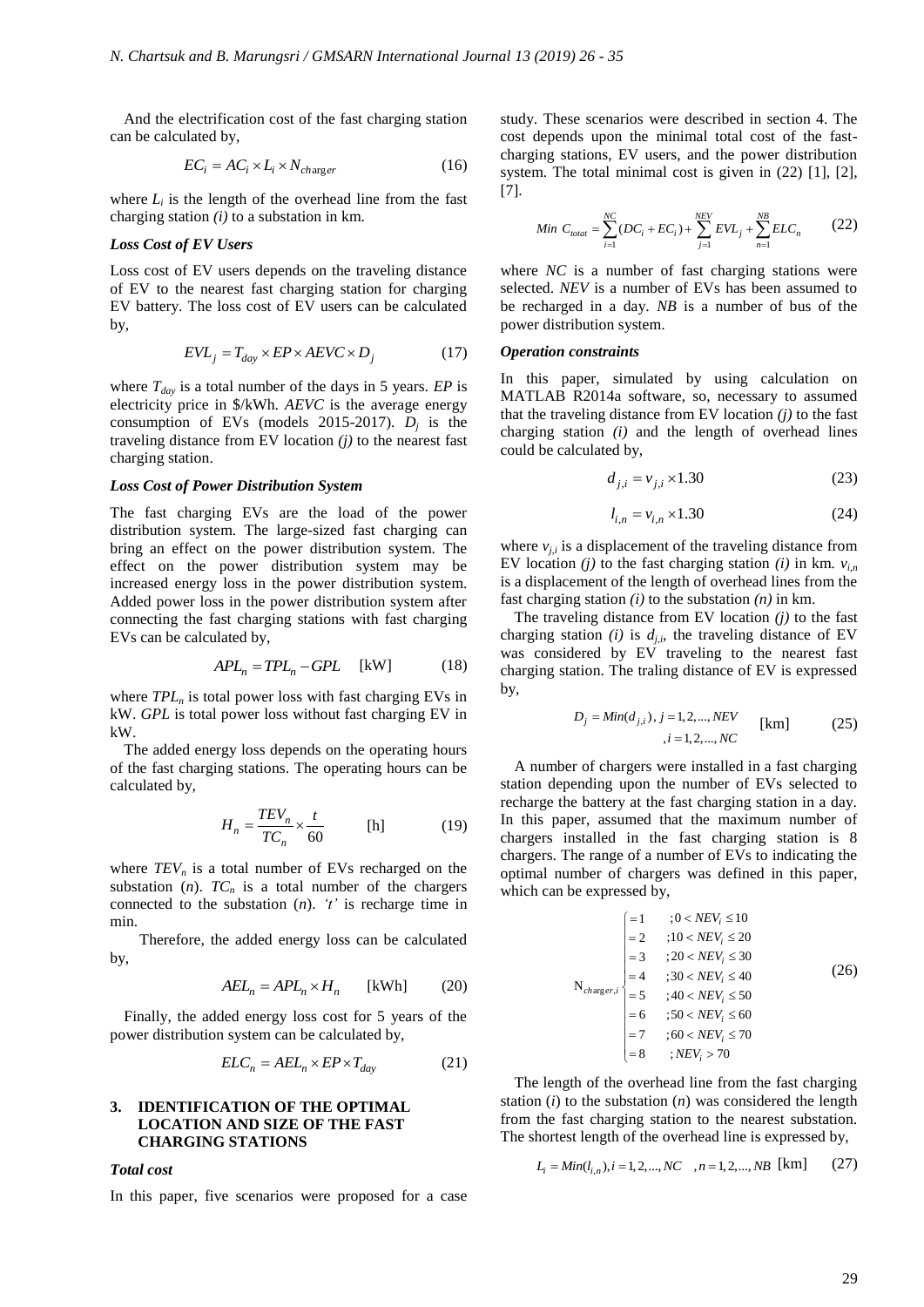# **4. SYSTEM DESCRIPTION**

In this section, showing the details of the system which consists of the power distribution system, road networks, and the procedures of operation. The parameters used to study in this paper are shown in Table 3. The system simulated by using calculation on MATLAB R2014a software.

|  |  | <b>Table 3. The Study Parameters</b> |
|--|--|--------------------------------------|
|--|--|--------------------------------------|

| Name                                                          | Paramete<br>r    | Value             | Unit                            |
|---------------------------------------------------------------|------------------|-------------------|---------------------------------|
| Station fixed cost                                            | $C_{initial}$    | 70000.0<br>$[14]$ | \$                              |
| Area rental cost<br>for 5 years                               | $C_{land}$       | 4000.0<br>$[2]$   | $\frac{\text{m}^2}{\text{m}^2}$ |
| Charger<br>development cost                                   | $C_{charge}$     | 208.3<br>$[14]$   | $\frac{\text{S}}{\text{K}}$ W   |
| Rated power of<br>Charger                                     | PC               | 96.0 [15]         | kW                              |
| Total number of<br>the days in 5<br>years                     | $T_{\text{day}}$ | 1825.0            | day                             |
| Electricity prices                                            | EP               | 87.7 [2]          | \$/MWh                          |
| Average energy<br>consumption of<br>EVs (models<br>2015-2017) | <b>AEVC</b>      | 5.9               | km/kWh                          |
| Recharge time                                                 | t.               | 15.0              | min                             |

# *Power Distribution System*

The data of the 5-bus power distribution system, whose single line diagram is illustrated in Fig. 4 and the detail is illustrated in [16]. In this paper, Newton Raphson power flow method was applied to calculate power loss. For the simulation to calculate power loss, essential data were defined. The bus 2 was defined as SUT substation. The bus 3 was defined as Nakhon Ratchasima High Voltage 2 substation. The bus 4 was defined as Nakhon Ratchasima 4 substation. The bus 5 was defined as Nakhon Ratchasima High Voltage 1 substation.



**Fig.4. Single-line diagram for the 5-bus system.**

#### *Road Networks*

The area of  $755.6 \text{ km}^2$  in Muang District, Nakhon Ratchasima, Thailand was applied to study in this paper as shown in Fig 5. The area consists of four corners as shown in Table 4. Fig. 5 shows EVs location, charging station, and substation in the area. The redpoints of charging station was not considered in this paper because it's not a fast charging station. But the green points of charging station were considered in this paper because these points are fast charging station. The distance between two fast-charging stations is 4 km on main roads was assumed in this paper. The results of simulation of Muang District, Nakhon Ratchasima map via MATLAB programming are shown in Fig. 6.

Table 5 shows the vehicle's sales from 2013-2016 of Nakhon Ratchasima province [17]. From Table 5, it is clear that the vehicle's sales have grown an average of 16205 cars per year from 2012-2016 of Nakhon Ratchasima province. Seventeen percents of total number of vehicles were assumed to EVs in the area. Which means 2755 EVs. Twenty percents of EVs in the area were assumed to recharge in a day as 551 EVs. The locations of 551 EVs were generated on the basis of population density of each sub-district in the area by using Monte Carlo method.



**Fig.5. Road network of Muang District, Nakhon Ratchasima, Thailand.**



**Fig.6. Simulation Muang District, Nakhon Ratchasima via MATLAB Programming.**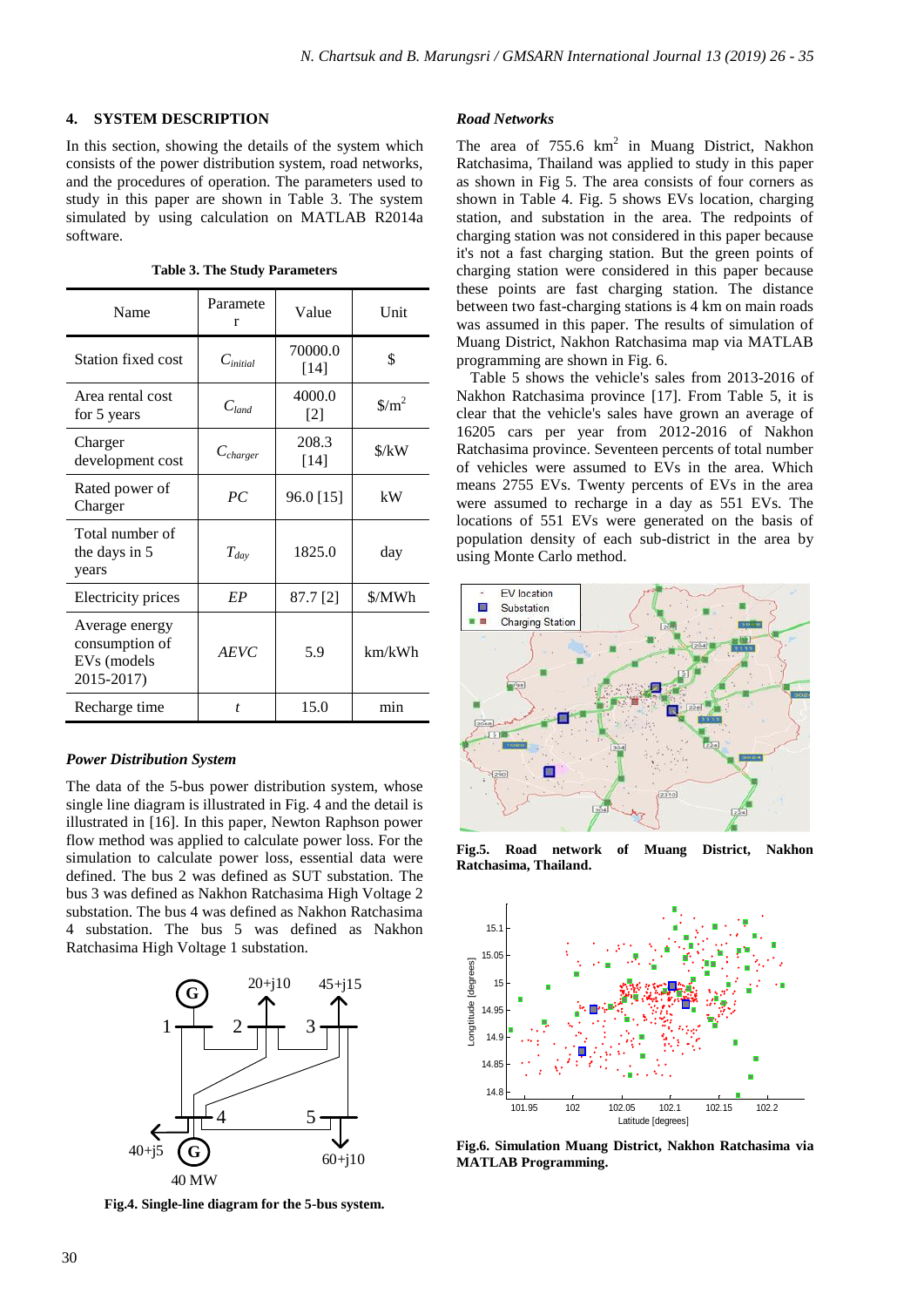| Corner      | Decimal degrees      |
|-------------|----------------------|
| Upper left  | 101.931215,15.144647 |
| Upper right | 102.236772,15.144647 |
| Lower left  | 101.931215,14.786372 |
| Lower right | 102.236772,14.786372 |
|             |                      |

**Table 4. The Boundary of Muang District, Nakhon Ratchasima area Table 5. The Vehicles Sales from 2013-2016 of Nakhon Ratchasima Province**

| Years | Number of vehicles |
|-------|--------------------|
| 2012  | 20577              |
| 2013  | 19609              |
| 2014  | 15631              |
| 2015  | 12134              |
| 2016  | 13078              |



**Fig.7. Flowchart for identification of the optimal location and size of the fast charging stations.**

The procedures of operation are shown in Fig. 7. The first step, initialize the data inputs. After that, the confidence interval method is calculated and obtained a range of the energy demand of EVs, then the optimal load of charging demand was selected from a range of energy demand of EVs. After the fast charging for

around 15 mins, calculate the full load current for *kWh* is the energy demand. After that, select conductor of overhead line by considering rated current of the overhead line types and assess the cost of the overhead line as a function of the cross-section area of the line. After that, generate candidate charging stations were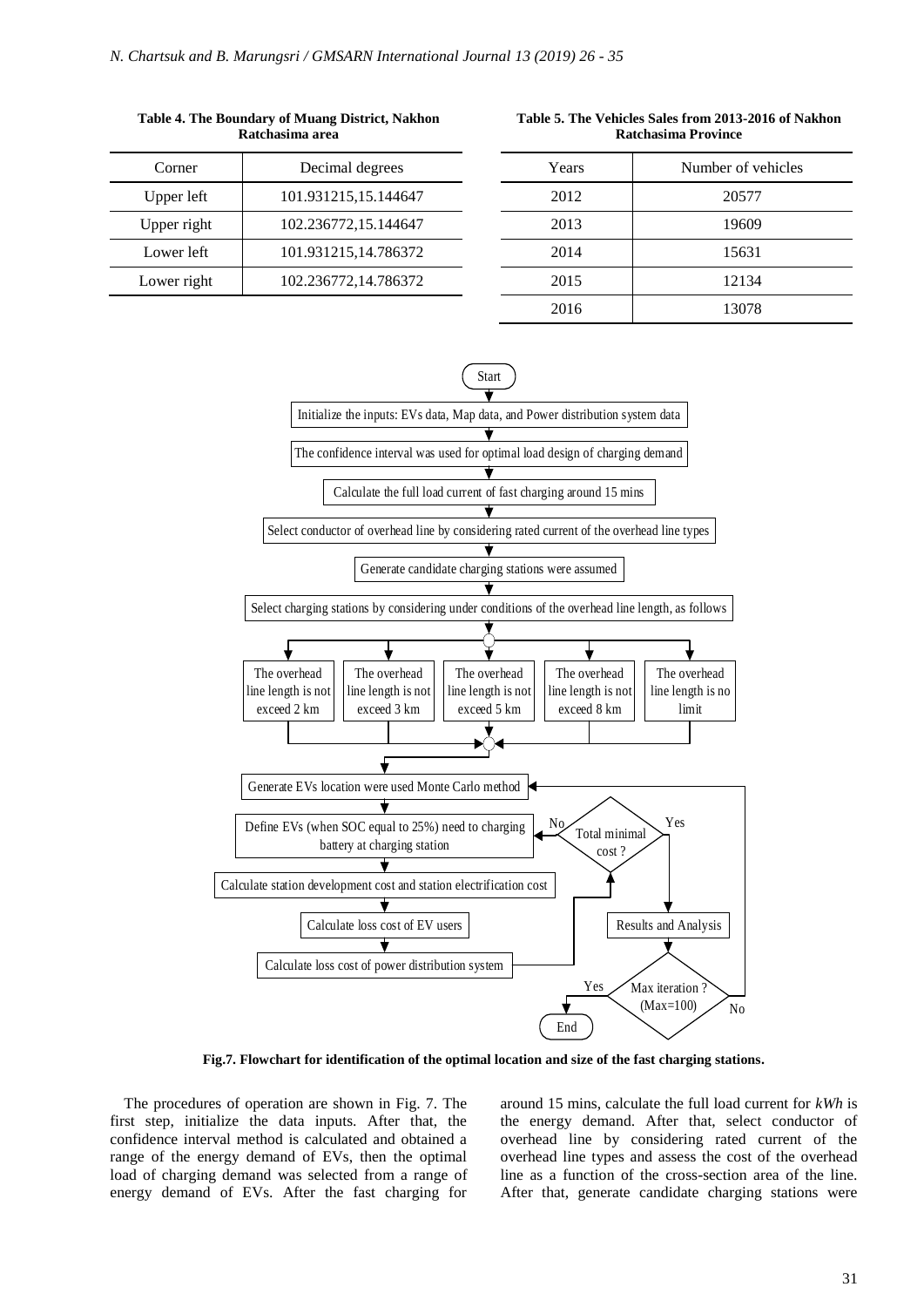assumed that the distance between two charging stations as 4 km on main roads as shown in Fig. 5. Next, select charging stations by considering under conditions of the overhead line length, as follows, the overhead line length are not exceed 2 km, not exceed 3 km, not exceed 5 km, not exceed 8 km, and no limits, respectively. The locations of 551 EVs were generated the basis of population density of each sub-district in the area by using Monte Carlo method as shown in Fig. 5. After that, define EVs need to charge the battery at charging station when SOC equal to 25% (the under the condition that the traveling distance of the EVs to the nearest charging station are the minimal loss cost of EV users). Next, Calculate all costs to investigate the minimal total cost.

**Table 6. Model of Commercial EVs with Recharged**

| Models<br>$(2015 -$<br>2017)       | Range<br>[km] | Average<br>[km] of<br>EV with<br><b>SOC25%</b> | Average<br>[km] of<br>EV with<br>charge 1<br>time | Total<br>distance<br>[km] |
|------------------------------------|---------------|------------------------------------------------|---------------------------------------------------|---------------------------|
| Mitsbuishi<br>i-MiEV               | 100           | 25.0                                           | 75.0                                              | 100.0                     |
| Smart<br>Electric                  | 110           | 27.5                                           | 82.5                                              | 110.0                     |
| Chevy<br>Spark EV                  | 130           | 32.5                                           | 97.5                                              | 130.0                     |
| BMW i3                             | 130           | 32.5                                           | 97.5                                              | 130.0                     |
| <b>Ford Focus</b><br>EV            | 130           | 32.5                                           | 96.0                                              | 128.0                     |
| Fiat 500e                          | 140           | 35.0                                           | 99.0                                              | 134.0                     |
| Leaf 24k<br>Wh                     | 130           | 32.5                                           | 92.0                                              | 124.5                     |
| Leaf 30k<br>Wh                     | 165           | 41.2                                           | 93.5                                              | 134.7                     |
| Kia Soul<br>EV                     | 150           | 37.5                                           | 85.0                                              | 122.5                     |
| <b>Mercedes</b><br><b>BClassEV</b> | 170           | 42.5                                           | 80.2                                              | 122.7                     |
| VW eGolf                           | 300           | 75.0                                           | 137.8                                             | 212.8                     |
| Tesla S <sub>60</sub>              | 340           | 85.0                                           | 96.3                                              | 181.3                     |
| Tesla model<br>3                   | 350           | 87.5                                           | 99.0                                              | 186.5                     |
| Tesla<br>modelS80                  | 450           | 112.5                                          | 95.5                                              | 208.0                     |

Finally, runs 100 iterations of the minimal total cost to analyze the average minimal total cost because the uncertain location of EVs by using Monte Carlo method need to runs several times to investigate preciseness.

# **5. SIMULATION RESULTS AND DISCUSSION**

From equation (3), the calculated results show that the confidence interval is a range of the energy demand of EVs (models 2015-2017) should be size around 11.45 to 22.42 kWh. To satisfy the energy demand of EVs, the optimal load of charging demand from the fast charging station is 17 kWh was selected in this paper from the confidence interval because the total distances more than 100 km after charging EVs were calculated from equation (4) as shown in Table 6, which are adequate for driving in the city and outside. In this paper, the fast charging was defined as 15 min in which EV consumes 17 kWh of energy. The small EVs battery packs such as Mitsubishi i-MiEV, Smart Electric, Chevy Spark EV, and BMW i3, the fast charging station can recharge them in less than 15 min as the battery reaches its full charge status. For large EVs battery packs such as VW eGolf, Tesla models of S 60, Model 3 and ModelS80, the fast charging station can recharge them with more than 180 km of driving. If the users need more driving kilometers or they want to reach 80% of the SOC, the EVs can be recharged twice with a charging time for around 30 min.

The simulation in this paper, essential data were defined as follows, the interval times of constant current and constant voltage charging were defined equal to 5 times time constant [10]. The power factor of the EV battery was set equal to 0.9. Recharge time for around 15 mins for the energy demand equal to 17 kWh, the calculated results, the full load current for fast charging equal to 430.33 A.

In achieving this goal, five scenarios were proposed for a case study. These scenarios are as follows, Scenario 1-5: the overhead line length are, not exceed 2 km, not exceed 3 km, not exceed 5 km, not exceed 8 km, and no limits, respectively. Table 7, shows results of the total number of fast charging stations and the total number of chargers for the five scenarios.

**Table 7. The Results for the five scenarios**

| Number of              | Scenarios |   |    |    |  |
|------------------------|-----------|---|----|----|--|
|                        |           |   |    |    |  |
| Fast charging stations |           | n | 8  | 21 |  |
| Chargers               | 16        |   | 53 |    |  |

As shown in Table 8-11, showing the results of the optimal charging stations for the five scenarios without scenario 5, the result consists of a number of chargers were installed in the fast charging station, the capacity of the fast charging station, and the total number of EV charging at the fast charging station in a day and Fig. 8- 12, showing the fast charging stations were connected to substations (represented by yellow lines) and the fast charging stations were selected from EVs for charging the battery (represented by black lines).

Table 12, show results of the cost for the five analyzed scenarios and also comparative results of the cost as shown in Fig. 13. The traveling distances of EV users indicate the convenience of EV users for the five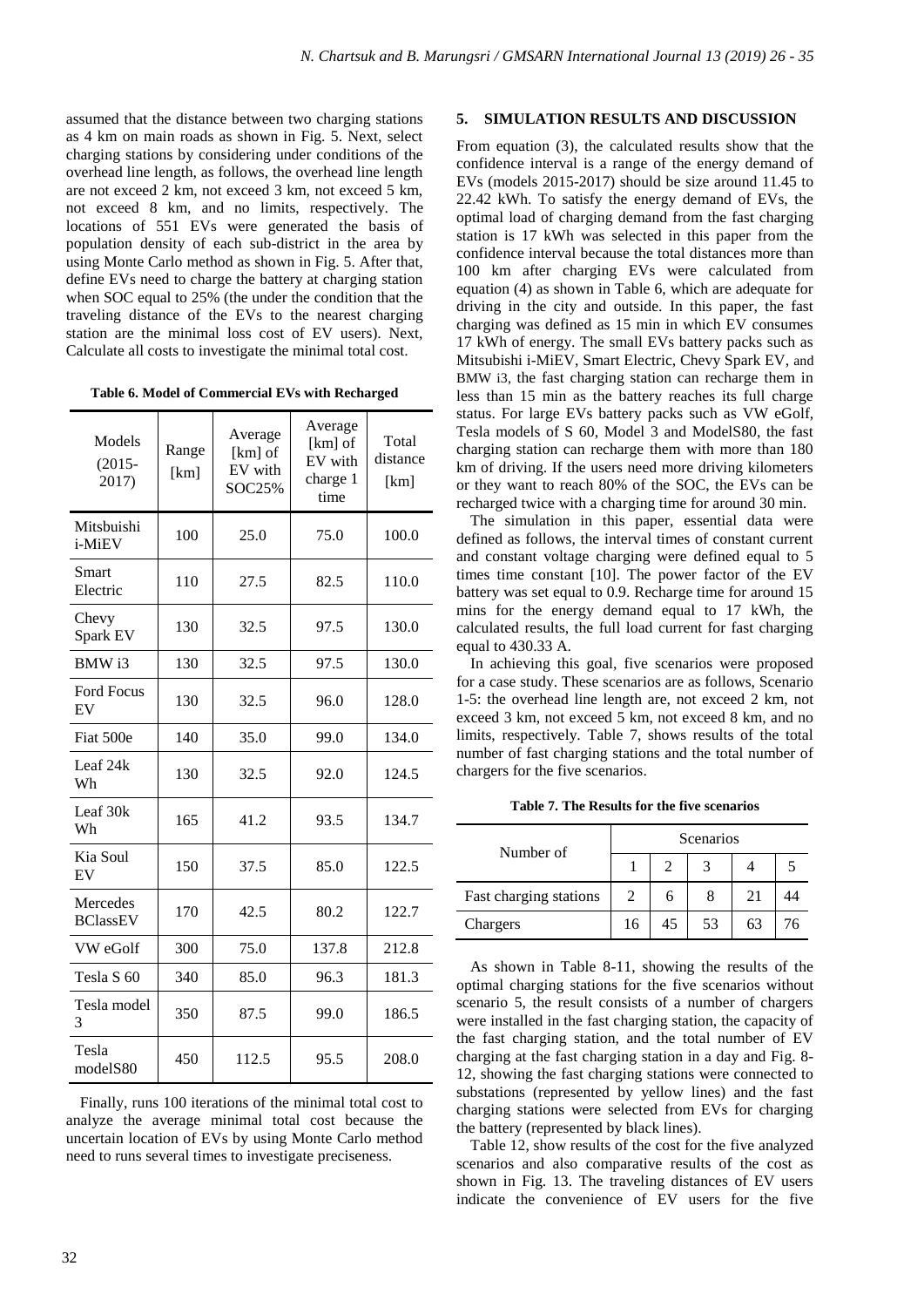scenarios as shown in Table 13.

Results obtained for Scenario 1 shows that this is the best choice to the minimal total cost of the investor but affect the convenience of EV users. As the average and maximum travel of EV users are 8.3 and 29.1 km, respectively. The arrival of maximum EVs at the charging station during hour is around twelve percents of the total of EVs charging at the charging station in a day [18], From Table 8, the twelve percents of EVs charging at charging station (*1*) and charging station (*2*) are equal to  $0.12 \times 354 = 43$  EVs and  $0.12 \times 197 = 24$  EVs, respectively. The fast charging for 15 mins can charge EVs within an hour as 4 times, so, 8 chargers can charge  $8\times4=24$  EVs at maximum in an hour. Therefore, The twelve percents of EVs charging at charging station (*1*) is 43 EVs more than the 24 EVs which could be charged by 8 chargers at maximum, the chargers in this scenario are not enough to recharge EVs.

Scenario 2, the best choice to suit the total cost of the investor and EV users obtain convenience due to the average and maximum travel of EV users decrease about 28% of scenario 1. For analysis of chargers in this scenario has been analyzed similar to scenario 1, the chargers in this scenario are enough to recharge EVs.

Scenario 3, a high total cost of the investor can be the plan to develop scenario 2, however, it has better degree of user convenience for EV users.

 **Table 8. Optimal Fast Charging Stations for Scenario 1**

| <b>Stations</b> | Number of<br>chargers | The capacity of<br>stations [kW] | Number of<br><b>EVs</b> |
|-----------------|-----------------------|----------------------------------|-------------------------|
|                 |                       | 768                              | 354                     |
|                 |                       | 768                              | 197                     |
| Total           | 16                    | 1536                             | 551                     |

**Table 9. Optimal Fast Charging Stations for Scenario 2**

| <b>Stations</b> | Number of<br>chargers | The capacity<br>of stations<br>[kW] | Number of<br><b>EVs</b> |
|-----------------|-----------------------|-------------------------------------|-------------------------|
|                 |                       | 672                                 | 70                      |
| 2               | 8                     | 768                                 | 83                      |
| 3               | 8                     | 768                                 | 146                     |
| 4               | 8                     | 768                                 | 107                     |
| 5               | 6                     | 576                                 | 55                      |
| 6               | 8                     | 768                                 | 90                      |
| Total           | 45                    | 4320                                | 551                     |

Scenario 4, a high total cost of the investor can be the plan to develop scenario 3, user convenience is higher than the previous 3 so it may be more suitable in future if the number of EVs increased.

Scenario 5, the most convenient for EV users but has highest total cost which unnecessary for investment in this paper.

**Table 10. Optimal Fast Charging Stations for Scenario 3**

| <b>Stations</b> | Number of<br>chargers | The capacity<br>of stations<br>[kW] | Number of<br>EVs |
|-----------------|-----------------------|-------------------------------------|------------------|
| 1               | 8                     | 768                                 | 89               |
| 2               | 8                     | 768                                 | 83               |
| 3               | 8                     | 768                                 | 124              |
| $\overline{4}$  | 8                     | 768                                 | 73               |
| 5               | 4                     | 384                                 | 33               |
| 6               | 5                     | 480                                 | 41               |
| 7               | 8                     | 768                                 | 73               |
| 8               | 4                     | 384                                 | 35               |
| Total           | 53                    | 5088                                | 551              |

**Table 11. Optimal Fast Charging Stations for Scenario 4**

| <b>Stations</b> | Number of<br>chargers | The capacity<br>of stations<br>[kW] | Number of<br><b>EVs</b> |  |
|-----------------|-----------------------|-------------------------------------|-------------------------|--|
| $\mathbf{1}$    | $\overline{4}$        | 384                                 | 33                      |  |
| $\overline{c}$  | $\overline{c}$        | 192                                 | 17                      |  |
| 3               | $\overline{2}$        | 192                                 | 17                      |  |
| $\overline{4}$  | 5                     | 480                                 | 48                      |  |
| 5               | 5                     | 480                                 | 62                      |  |
| 6               | $\mathbf{1}$          | 96                                  | 3                       |  |
| $\overline{7}$  | 3                     | 288                                 | 28                      |  |
| 8               | $\mathbf{1}$          | 96                                  | 3                       |  |
| 9               | $\overline{4}$        | 384                                 | 33                      |  |
| 10              | $\overline{4}$        | 384                                 | 33                      |  |
| 11              | $\overline{c}$        | 192                                 | 15                      |  |
| 12              | 5                     | 480                                 | 42                      |  |
| 13              | 5                     | 480                                 | 54                      |  |
| 14              | $\overline{c}$        | 192                                 | 17                      |  |
| 15              | $\overline{4}$        | 384                                 | 36                      |  |
| 16              | $\mathbf{1}$          | 96                                  | 8                       |  |
| 17              | $\overline{4}$        | 384                                 | 31                      |  |
| 18              | $\overline{2}$        | 192                                 | 13                      |  |
| 19              | 3                     | 288                                 | 25                      |  |
| 20              | $\overline{c}$        | 192<br>18                           |                         |  |
| 21              | $\overline{2}$        | 192<br>15                           |                         |  |
| Total           | 63                    | 6048                                | 551                     |  |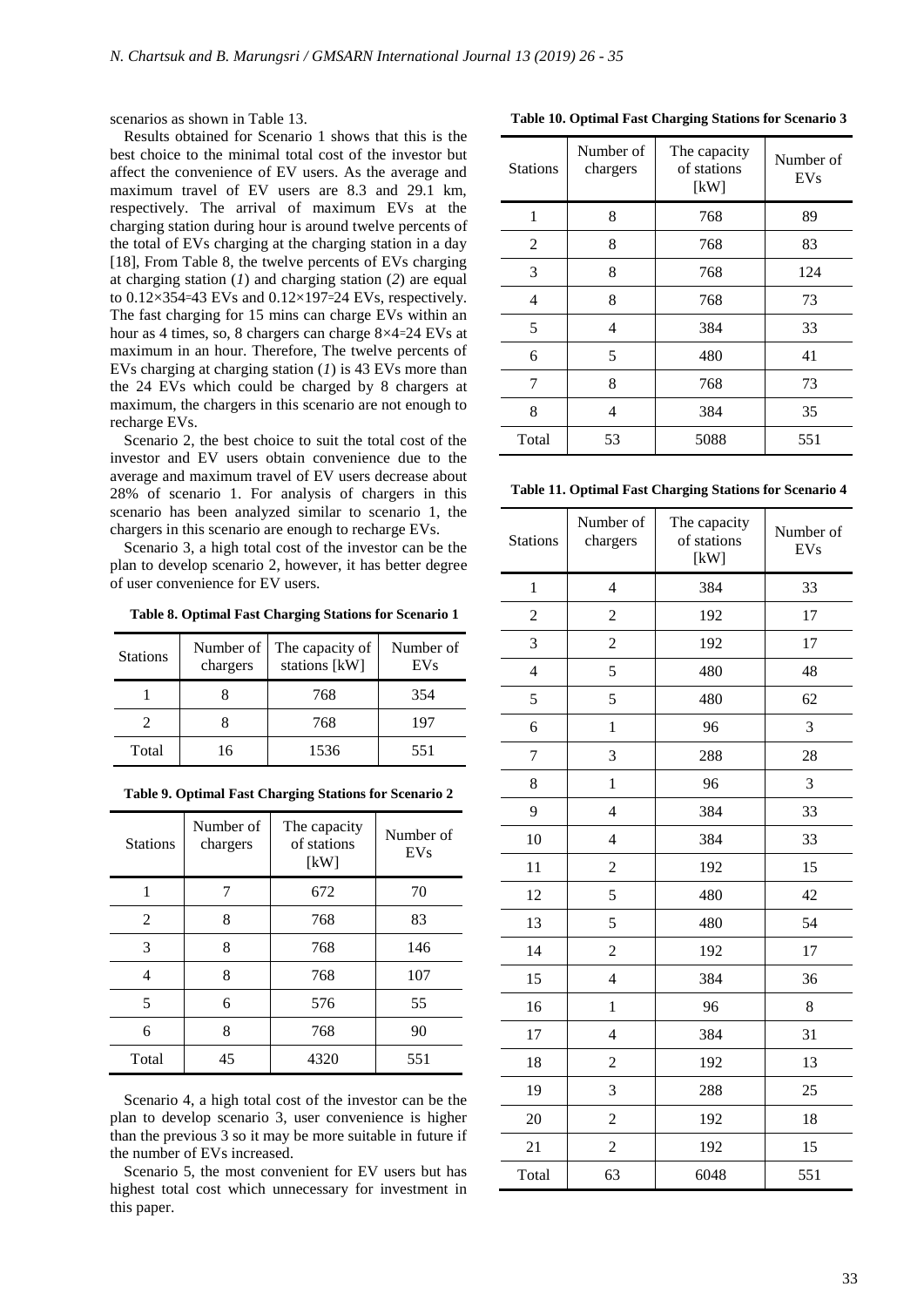| Cost                                                         | Scenarios |      |      |       |       |  |
|--------------------------------------------------------------|-----------|------|------|-------|-------|--|
|                                                              | 1         | 2    | 3    | 4     | 5     |  |
| <b>Station</b><br>development<br>cost(M\$)                   | 2.02      | 5.56 | 6.57 | 8.35  | 11.34 |  |
| Electrification<br>cost of fast<br>charging<br>station (M\$) | 0.50      | 1.77 | 2.42 | 5.62  | 10.29 |  |
| Loss cost of<br>EVs(M\$)                                     | 0.12      | 0.09 | 0.08 | 0.05  | 0.04  |  |
| Loss cost of<br>power<br>distribution<br>system $(M$)$       | 0.17      | 0.16 | 0.16 | 0.17  | 0.17  |  |
| Total cost<br>(M\$)                                          | 2.81      | 7.58 | 9.23 | 14.19 | 21.84 |  |

**Table 12. The Results of the minimal total cost**

**Table 13. The travelling distances of EV users indicate to the convenience of EV Users** 

| The traveling            | Scenarios |      |      |     |     |  |
|--------------------------|-----------|------|------|-----|-----|--|
| distances of<br>EV users |           | 2    | 3    |     |     |  |
| Average (km)             | 8.3       | 6.0  | 5.5  | 3.7 | 2.5 |  |
| Maximum<br>(km)          | 29.1      | 20.7 | 18.6 | 14. | 11. |  |



**Fig.8. Optimal fast charging stations for Scenario 1.**

# **6. CONCLUSION**

This paper presented a method to design appropriate energy demand of EVs (model 2015-2017) and fast recharge time was defined for around 15 mins. The location and size of the fast charging stations are significant problem in planning and development of the city of Nakhon Ratchasima, Thailand. This paper presented a simple analytical method, five scenarios were proposed for a case study, including the total cost based on the cost of station development cost, traveling cost of EV users, and cost of the energy loss of the power distribution system. The results of these scenarios showed that scenario 1, is the best choice to the minimal total cost of the investor but affect the convenience of EV users due to the fact that, the average and maximum travel of EV users are 8.3 and 29.1 km respectively. Which is very high among other options? The chargers in this scenario are not enough to recharge EVs. Scenario 2, the best choice to suite the total cost of the investor and EV users obtain convenience because the average, and maximum travel of EV users may decrease about 28% of scenario 1. The chargers in this scenario are enough to recharge EVs. Scenario 3, high total cost of the investor can be the plan to develop scenario 2, but increased convenience to EV users. Scenario 4, high total cost of the investor can be the plan to develop scenario 3, it has more convenience than scenario 3 to EV users and suitable for an increment of the number of EVs in the future. Scenario 5, the most convenient to EV users but the highest total cost which unnecessary for investment in this paper.



**Fig.9. Optimal fast charging stations for Scenario 2.**



**Fig.10. Optimal fast charging stations for Scenario 3.**